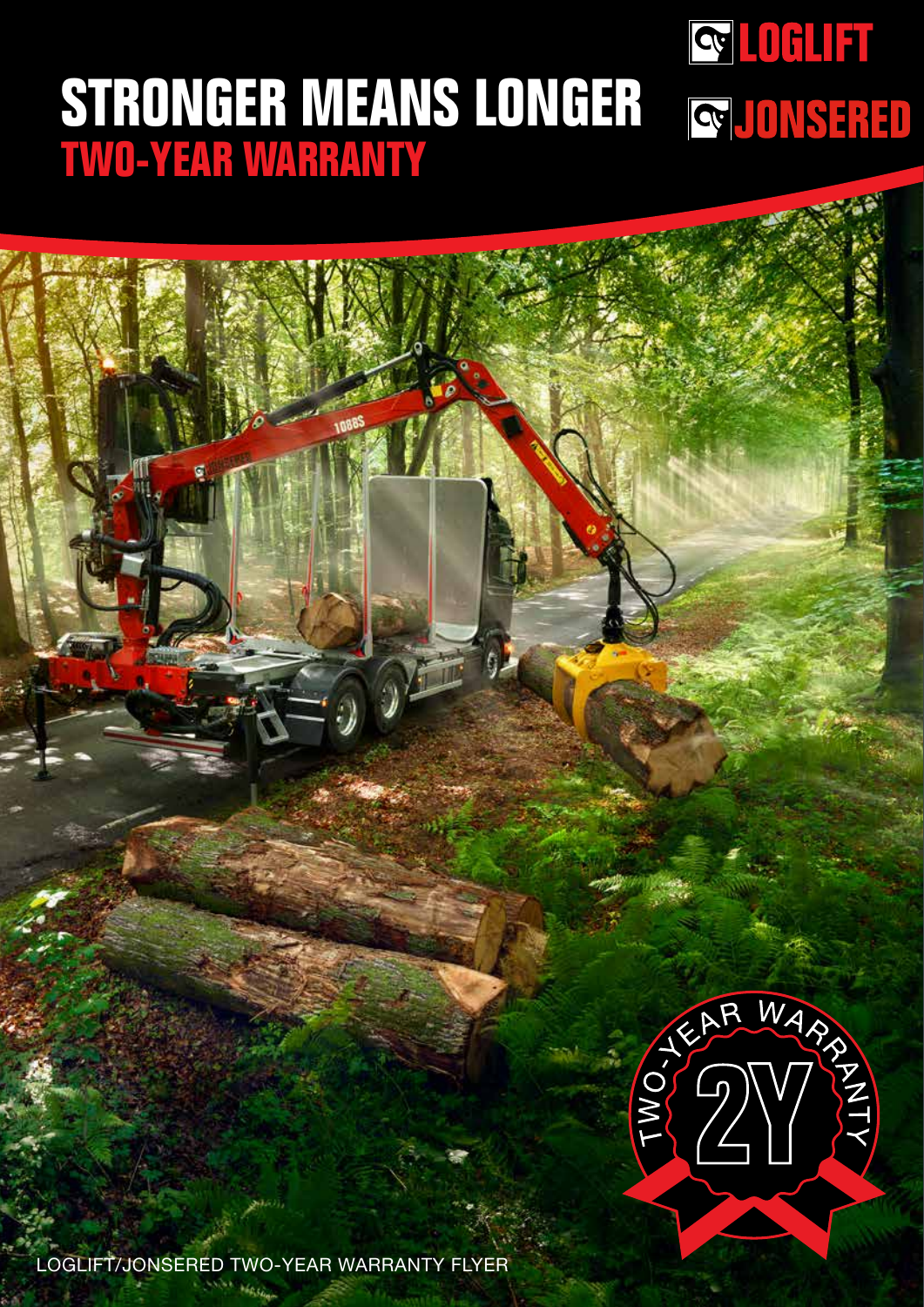### THE STANDARD WARRANTY

LOGLIFT timber handling cranes and JONSERED timber handling and recycling cranes are built like no other. For that reason, they come with a promise like no other.

Introducing the LOGLIFT/JONSERED two-year warranty.

### **TWO YEARS ON ALL PRODUCTS AND COMPONENTS**

LOGLIFT timber handling cranes and JONSERED timber handling and recycling cranes are built to perform, with strong materials and a quality of workmanship no other supplier can match. And because we build them with care, we stand behind them with confidence.

Today all LOGLIFT and JONSERED cranes come with a two-year standard warranty that applies to all components. Not only does it cover the parts you expect, it also covers the following wear parts:

• Painting

2

- Seals (both internal and external)
- Flexible hoses

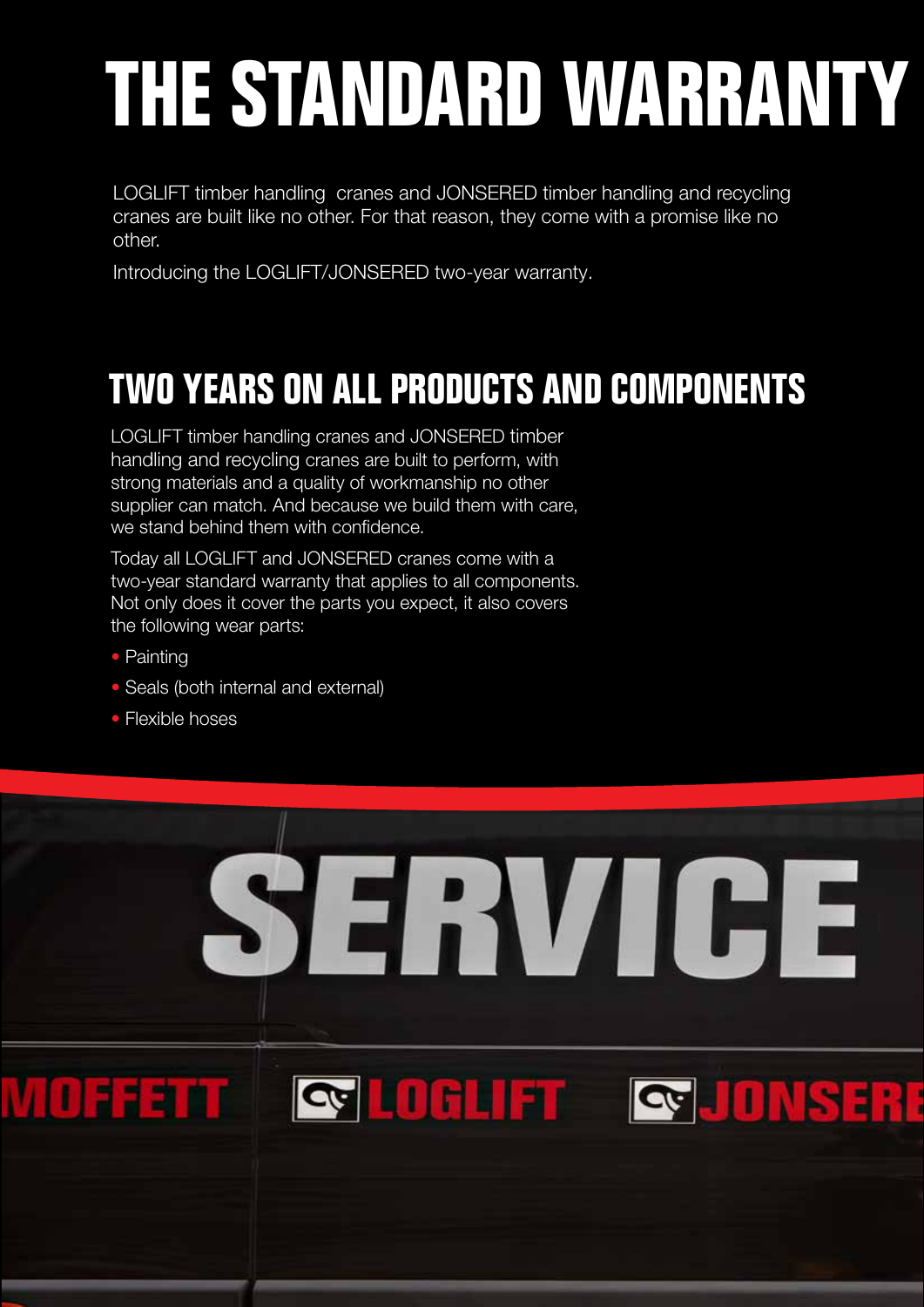# THAT SETS A NEW STANDARD



### **THREE YEARS FOR STEEL**

In fact, our two-year standard warranty goes much further than the first two years. For all LOGLIFT and JONSERED cranes the warranty is three years for all steel components.

### **A ONE-OF-A-KIND PROMISE**

LOGLIFT and JONSERED customers are the first to enjoy such a comprehensive standard warranty. But that should be no surprise. No other manufacturer has ever gone so far – because no other crane goes as far as a LOGLIFT and JONSERED.